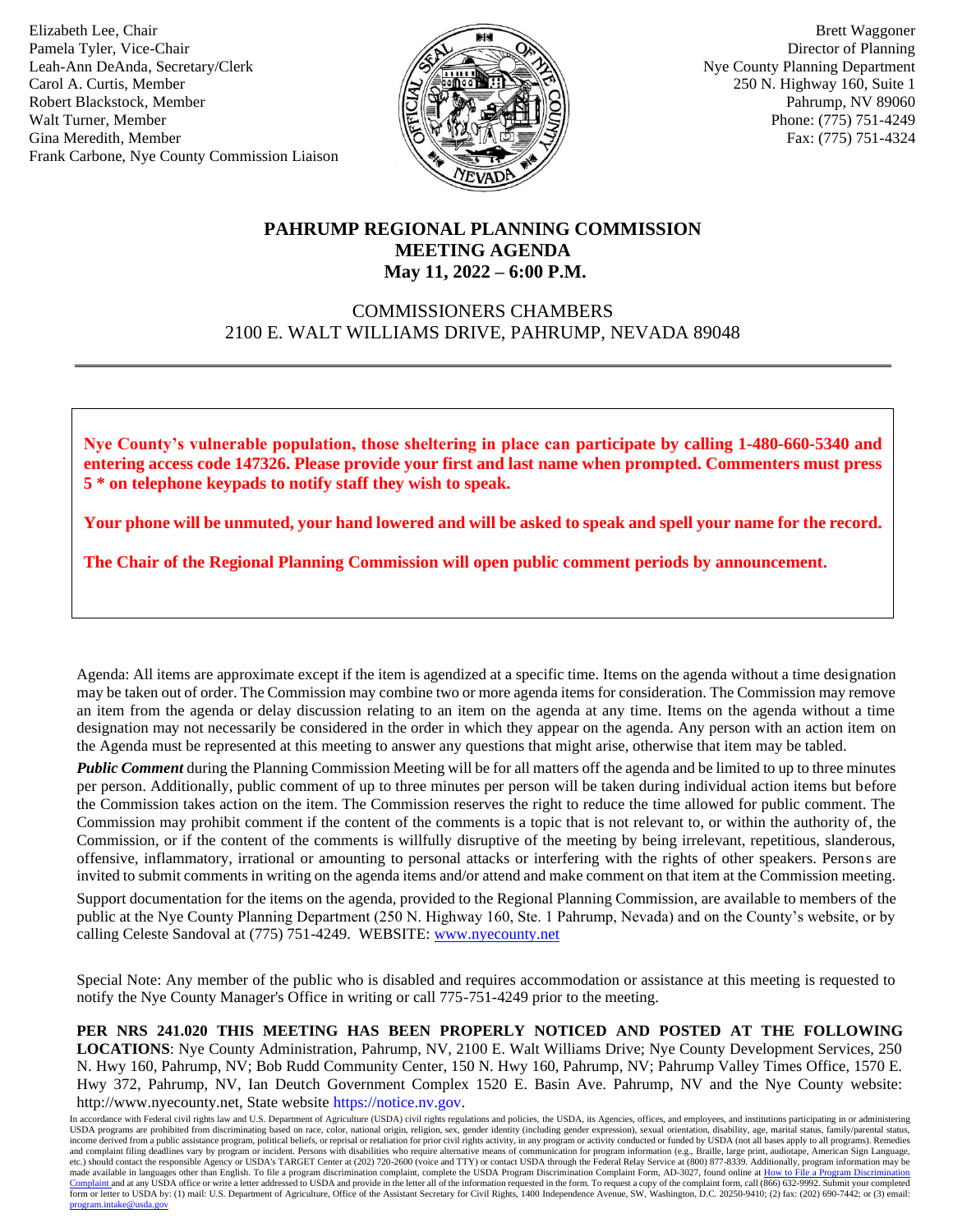#### **1. Pledge of Allegiance/Call to Order**

**2. Public Comment (first) –** No action will be taken on matters raised under public comment until the matter itself has been included on an agenda as an action item. (Three-minute time limit per person and speakers are requested to limit comments to items not on the agenda.)

### **3. For possible action - Approval of Minutes:**

- **a.** [PRPC Meeting –](https://nyecounty.granicus.com/MetaViewer.php?view_id=&event_id=1089&meta_id=119315) April 13, 2022
- **b.** [PRPC Meeting –](https://nyecounty.granicus.com/MetaViewer.php?view_id=&event_id=1089&meta_id=119317) April 27, 2022
- **4. For possible action - Approval of / Modifications to the Agenda:** Approval of the Agenda after Considering Requests to Rearrange, Hold or Remove Items.

### **5. Correspondence and Announcements**

### **6. Commission/Committee/Director Reports:**

- **a.** BOCC Liaison Report
- **b.** Director's Report

### **Regular Agenda Items: Action may be taken by the Regional Planning Commission on the following items:**

- **7.**
- **a. [For Possible Action](https://nyecounty.granicus.com/MetaViewer.php?view_id=&event_id=1089&meta_id=119325) – ZCMP-22-5:** Public Hearing, discussion, and deliberation on an application for a (Conforming) Zone Change to change one (1) parcel totaling approximately 1.1 acres from Neighborhood Commercial (NC) to General Commercial (GC) on property located at 3760 E. Alfalfa Street. Assessor's Parcel Number 042-451-08. 3760 E Alfalfa St Pahrump NV, LLC – Property Owner. Red Apple Fireworks – Applicant. Mark H. Fiorentino – Agent. **(The Pahrump Regional Planning Commission makes a recommendation on this item. Final Action by the Board of County Commissioners is scheduled for June 21, 2022, or as otherwise announced.)**
- **b. For Possible Action – WV-22-4:** Public Hearing, discussion, and deliberation on a Waiver application to waive the requirements of Nye County Code Section 17.04.700.A(18)(b) to allow a permanent new warehouse for the storage of fireworks on property less than one thousand five hundred feet (1,500') from residential properties, located at 3760 E. Alfalfa Street. Assessor's Parcel Number 042-451-08. 3760 E Alfalfa St Pahrump NV, LLC – Property Owner. Red Apple Fireworks – Applicant. Mark H. Fiorentino – Agent. **(This item is Final Action by the Pahrump Regional Planning Commission unless appealed to the Board of County Commissioners, or as otherwise announced.)**
- **c. For Possible Action – CU-22-9:** Public Hearing, discussion, and deliberation on an application for a Conditional Use Permit to allow the construction of a permanent new warehouse for the storage of fireworks on property located at 3760 E. Alfalfa Street. Assessor's Parcel Number 042-451-08. 3760 E Alfalfa St Pahrump NV, LLC – Property Owner. Red Apple Fireworks – Applicant. Mark H. Fiorentino – Agent. **(This item is Final Action by the Pahrump Regional Planning Commission unless appealed to the Board of County Commissioners, or as otherwise announced.) (SO)**
- **8.**
- **a. [For Possible Action](https://nyecounty.granicus.com/MetaViewer.php?view_id=&event_id=1089&meta_id=119327) – ZCMP-22-7:** Public Hearing, discussion, and deliberation on an application for a (Conforming) Zone Change to change one (1) parcel totaling approximately 0.78 acres from Light Industrial (LI) to General Commercial (GC), located at 340 S. Emery Street. Assessor's Parcel Number 038-233-16. Dean Love Trustee – Property Owner. Carolyn Walker – Applicant. **(The Pahrump Regional Planning Commission makes a recommendation on this item. Final Action by the Board of County Commissioners is scheduled for June 21, 2022, or as otherwise announced.)**